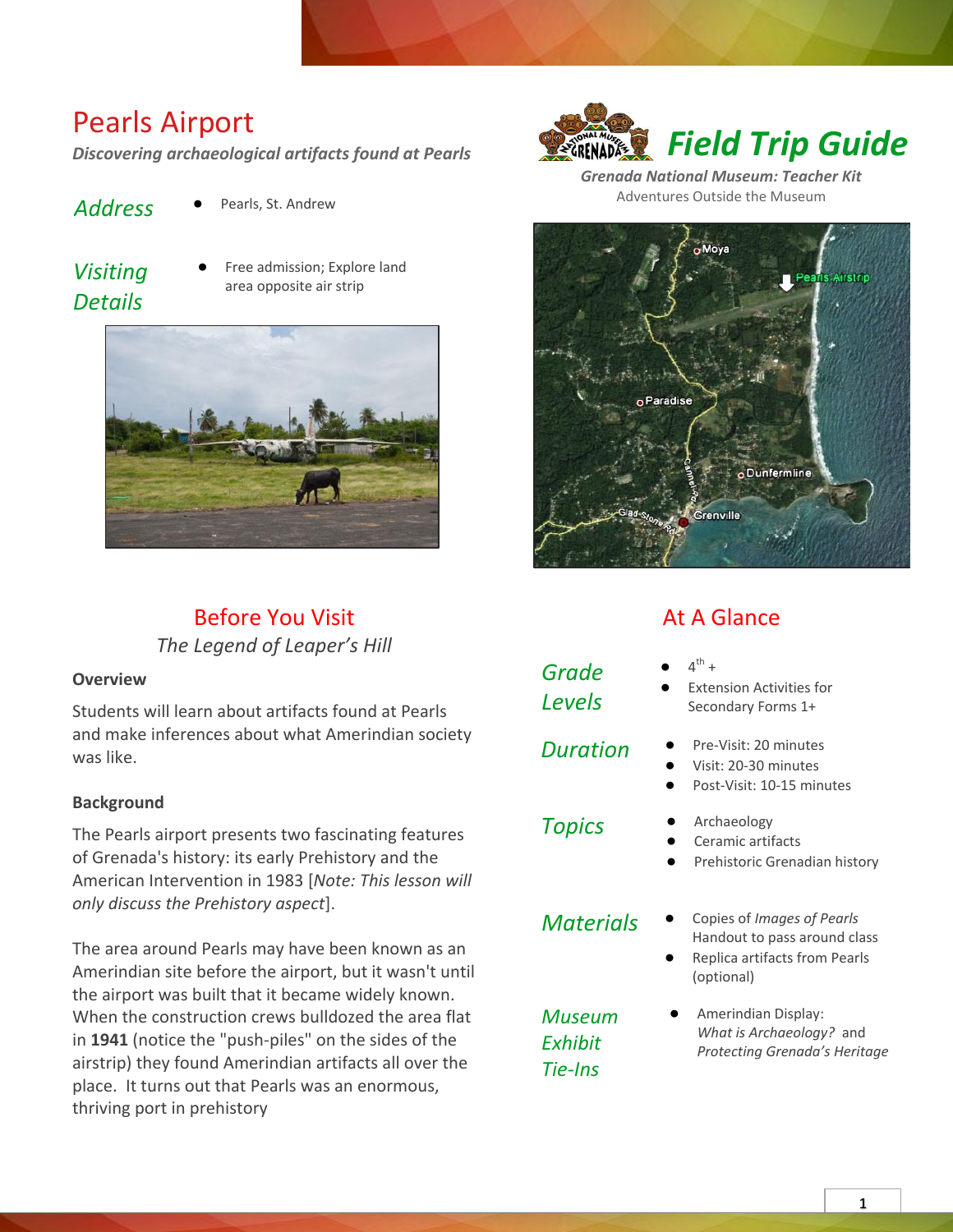# Pearls Airport

*Field Trip Guide*

#### **Objectives**

SWBAT identify the uses of various artifacts collected at Pearls, and gain a deeper understanding of what life in prehistory was like.

#### **Procedure**

- 1. Tell the class you're going to look at some pictures of artifacts similar to the ones found at Pearls.
- 2. Show the class the first image of "Images of Pearls" (handout) and ask what they think it is. What was it used for? After a brief discussion, reveal its actual use.
- 3. Ask students what it means about the society that had that kind of artifact? (e.g. agricultural tools and griddles = farming, cooking over a fire; size of artifacts could mean communal vs. individual eating. Types of artifacts indicate full-time artists, etc.). What are the modern equivalents of these objects? Note that ceramics are still used for kitchenware, bathroom tiling, etc.
- 4. Repeat Step 3 for each image.

#### **Extension**

Artifacts like the ones we were looking at can be found in and around Pearls and many other areas in the country. BUT, you should know that it is against the law to remove these objects from their resting place. This is because they are educational and cultural resources that, like many resources, are finite and limited.

#### **Debriefing**

Have students choose one artifact that they saw during the lesson and write a brief journal entry describing its potential uses. They should consider the size, shape, and characteristics of the object (e.g., Is it water tight? Does it have handles?) to gather clues regarding the object's use.

#### **Adaptations for Struggling Students**

- Have students work in pairs or small groups and assign a strong writer as the group's recorder. This will take the pressure off of writing while still allowing struggling writers to contribute their ideas.
- Give adequate 'think time' when asking questions. Some students need extra processing time to formulate their answers.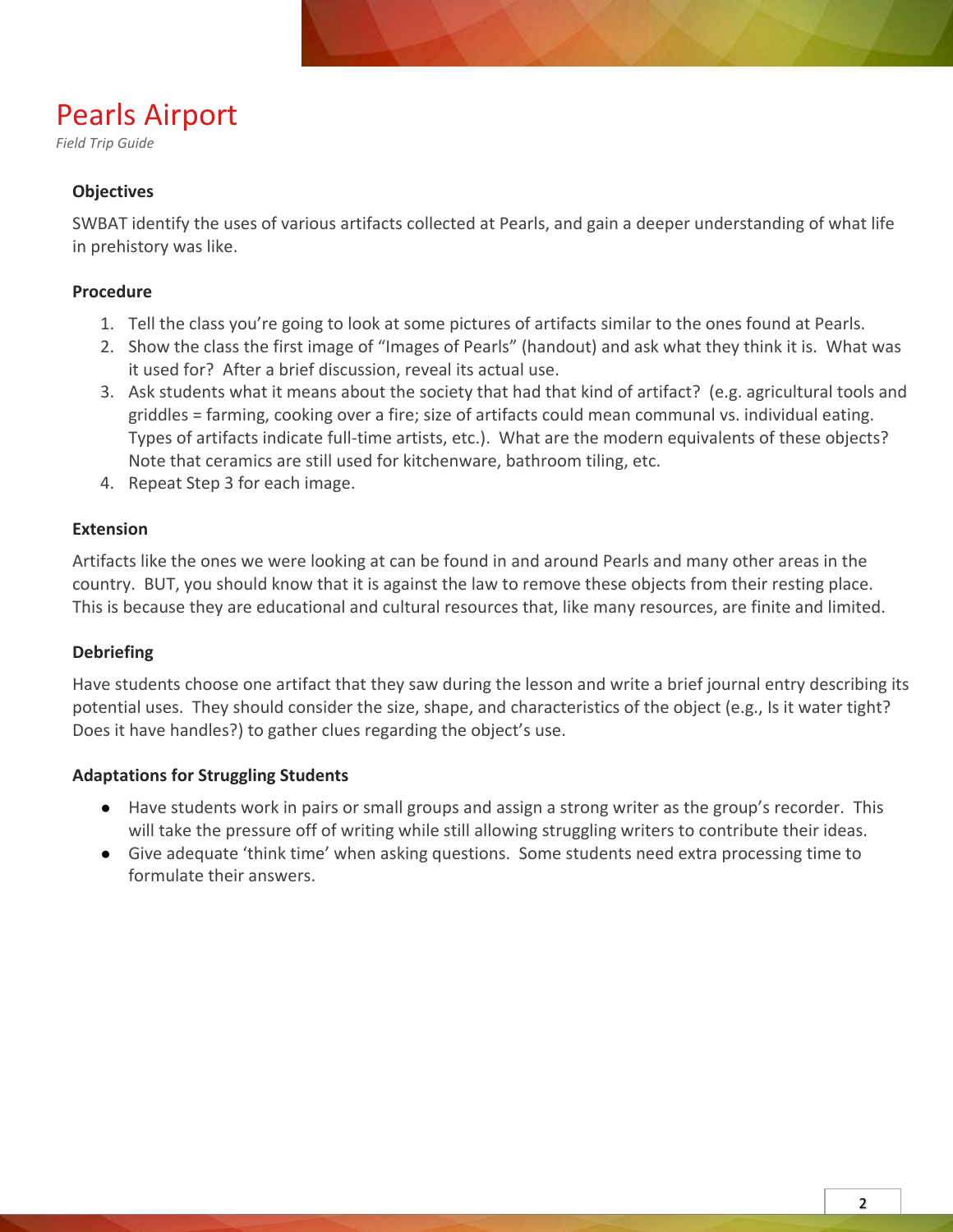

## At the Site

#### *Settlement Patterns*

**WARNING:** You may see Amerindian artifacts on the ground at the old airport at Pearls. It is ILLEGAL and PUNISHABLE BY LAW to take objects from ancient sites in Grenada. Please advise your students against touching or taking artifacts they find. In connection with this, it is equally against the law to purchase LOOTED artifacts from persons selling in the area. (Note that there is a man that sells jade stone *replicas* on the road by the planes- these are legal and encouraged.)

#### **Overview**

Students will examine the terrain at Pearls and think about why Amerindians chose this area to be a major trading site.

#### **Background**

#### *What about this area would make it an ideal spot for a large town?*

Given its volcanic makeup and presence of mountains and valleys, there aren't many naturally flat areas in Grenada. Another famously flat area (Queens Park) was also a big Amerindian site. Lead students to the conclusion that flat land was chosen because it is perfect for agriculture.

#### **Objectives**

Students will be able to recognize that Pearls was an ideal site for agriculture (because it is flat) and trade (because of its location on the coast).

#### **Procedure**

Gather students and read the **Background** information aloud.

Organize students into groups of 4-6 and tell them to imagine they are Amerindian scouts from 2000 years ago, and are looking for a new location to settle their clan. They've just landed at Pearls. Have them look around and discuss with their group members why this site might suit their needs. They should be able to decide why or why not they would settle here. Give them 5 minutes.

Gather everyone back into a big group and ask student groups to share whether they would choose this site to settle and why. If they haven't come up with it by themselves, discuss the terrain's potential for agriculture and trade.

#### **If you completed the pre-visit lesson**

Look for Michael John, the craftsman who pounds replica stone artifacts by the planes, on the main road. Ask him to show the class a replica he's made based on real artifacts found in the area. He might also be willing to show students how he carves his artifacts from stone. Again, DO NOT BUY *REAL* CERAMIC POTTERY- IT IS AGAINST THE LAW. Only stone replicas are legal to buy.